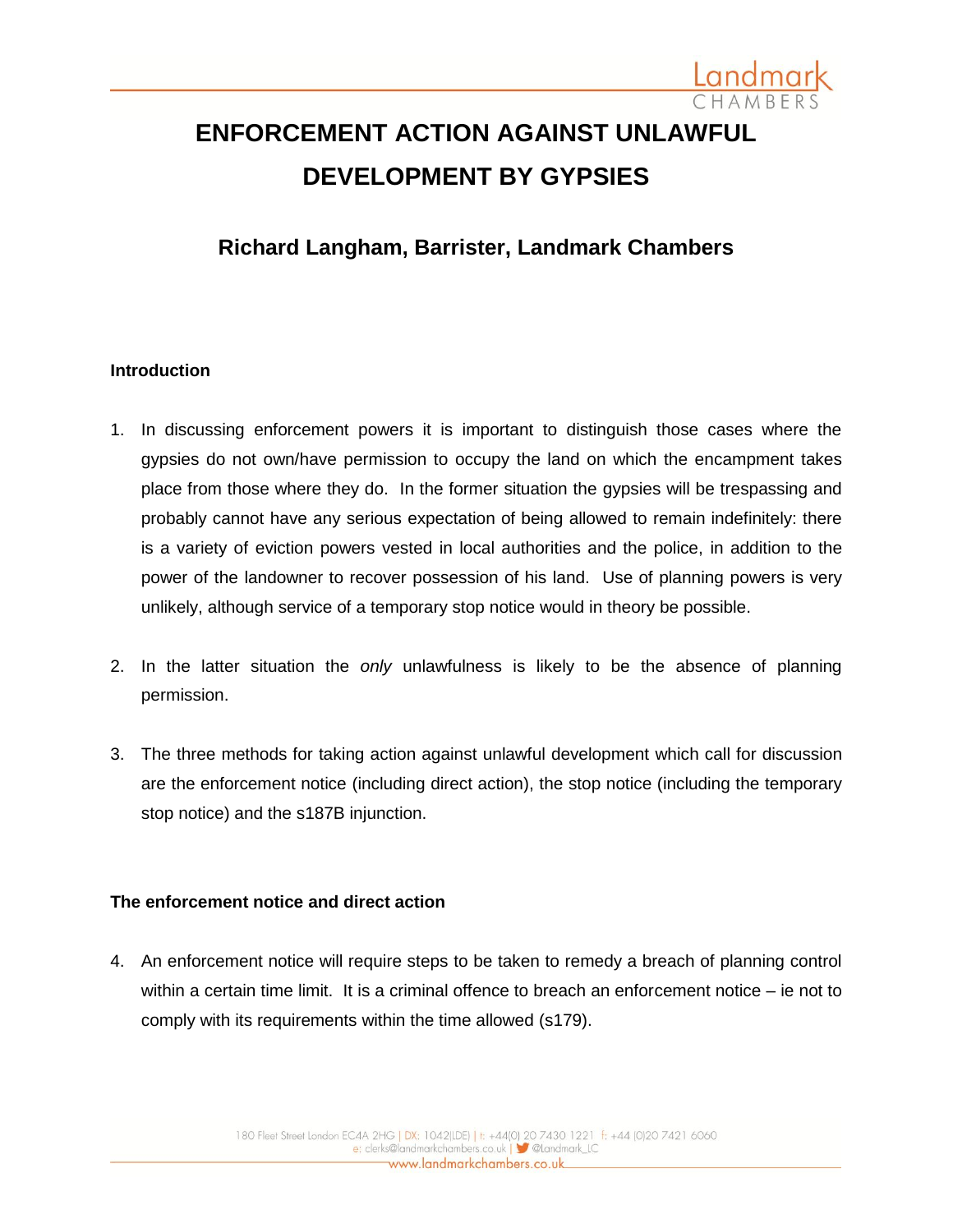

- 5. The following features of the enforcement notice regime are particularly relevant in the context of unlawful caravan sites.
	- a. An enforcement notice requires an actual breach of planning control and so cannot be used pre-emptively, unlike an injunction.
	- b. The steps imposed by an enforcement notice can be mandatory, and can include the restoration of the land.
	- c. An enforcement notice must have a period for compliance. In addition there must always be a period of at least 28 days before the enforcement notice comes into effect (ie before the period for compliance even starts). During this time an appeal against the enforcement notice can be made to the Secretary of State. It follows that an enforcement notice cannot impose an immediate ban on offending activity.
	- d. If an appeal is made the enforcement notice is suspended. If the appeal fails, the period for compliance in the upheld enforcement notice will run from the date of the appeal decision.
	- e. One ground of appeal is that planning permission ought to be granted for the offending development: if this ground succeeds the developer will get a retrospective planning permission.
	- f. Taking enforcement action against a gypsy caravan will interfere with the gypsy's A8 rights. The local planning authority and any Inspector must consider human rights issues when deciding whether to make/uphold such an enforcement notice.
	- g. Because human rights issues are assumed to have been taken into account in the decision-making process which leads to the issuing/upholding of the enforcement notice, they cannot provide a defence to a prosecution under s179 (*R v Clarke* **[2002] JPL 1372**, following *R v Beard* **[1997] 1 PLR 64**).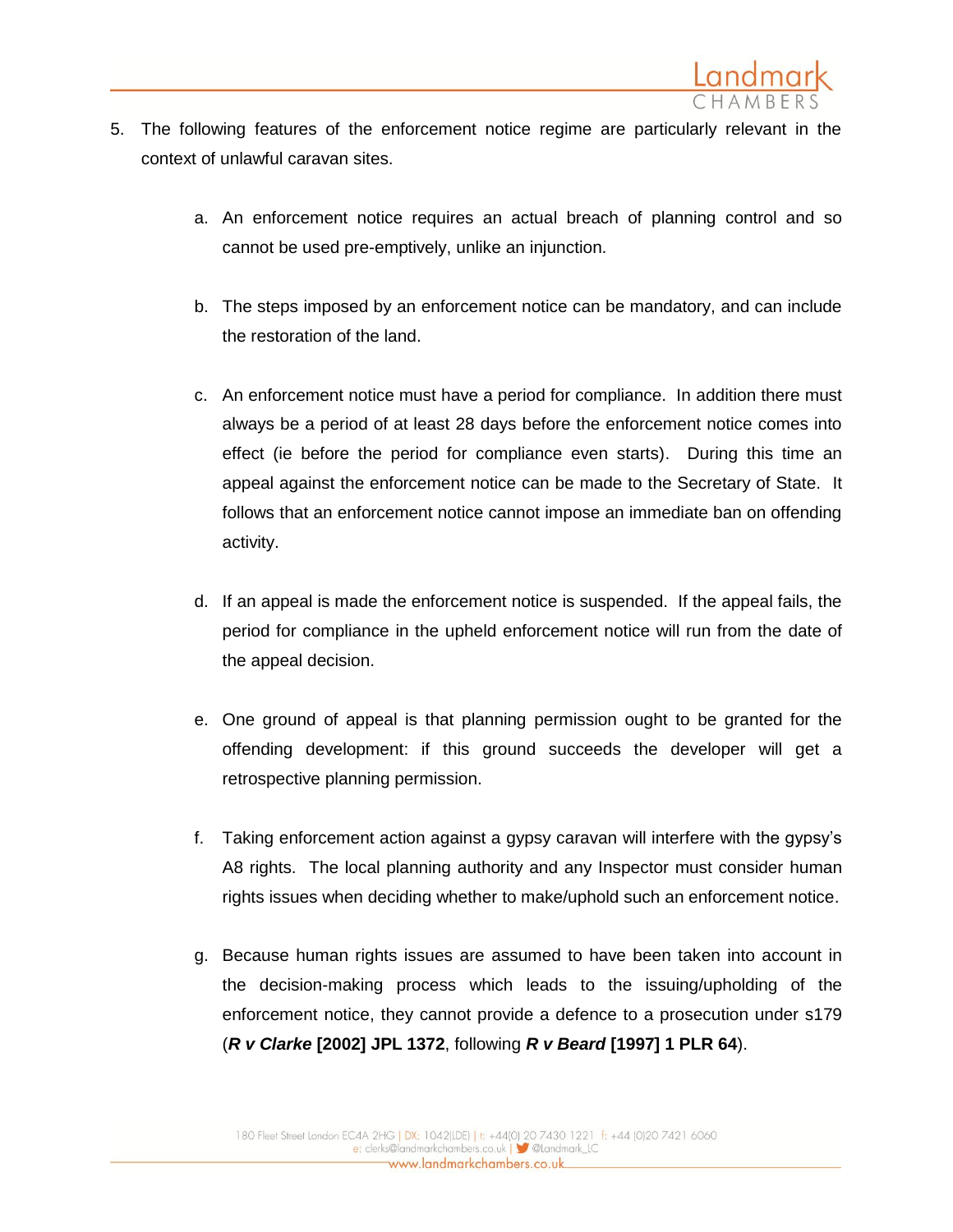

- 6. If an enforcement notice is not complied with, the LPA can take direct action to enforce its requirements (s178). This may involve removing caravans from a site. The local planning authority has to make *Porter*-style inquiries when deciding whether to take such action (*R (Mitchell) v Horsham DC* **[2003] EWHC 234 Admin**).
- 7. Direct action under s178 against gypsy caravans is an expensive and traumatic exercise. Further any decision to take such action is usually challenged by way of judicial review (see below).

### **Recent developments**

8. Four decisions taken last year by Basildon DC to take direct action under s178 have been challenged on various grounds (*R (O'Brien et al) v Basildon DC, R (Casey et al) v Basildon DC, R (McCarthy et al) v Basildon DC* and *R (Coyle et al) v Basildon DC*)*.*  Two have been decided, although appeals are possible. The present position is as follows.

## Never proportionate?

9. It has been argued that it is *never* proportionate for a local planning authority to take direct action under s178 of the Town and Country Planning Act 1990 to evict gypsies since the s187B injunction route is always a 'less interfering' measure. A challenge on this ground has been rejected.

### Likely view of Secretary of State

10. In the two decided cases the decisions to take direct action were quashed because the Council had failed to consider whether the *Secretary of State* was likely to give planning permission for the development. Obviously any report would set out the judgment of officers on the balance of the planning merits/demerits of the development, but it seems that a report must also consider whether the Secretary of State is likely to decide that officers are wrong.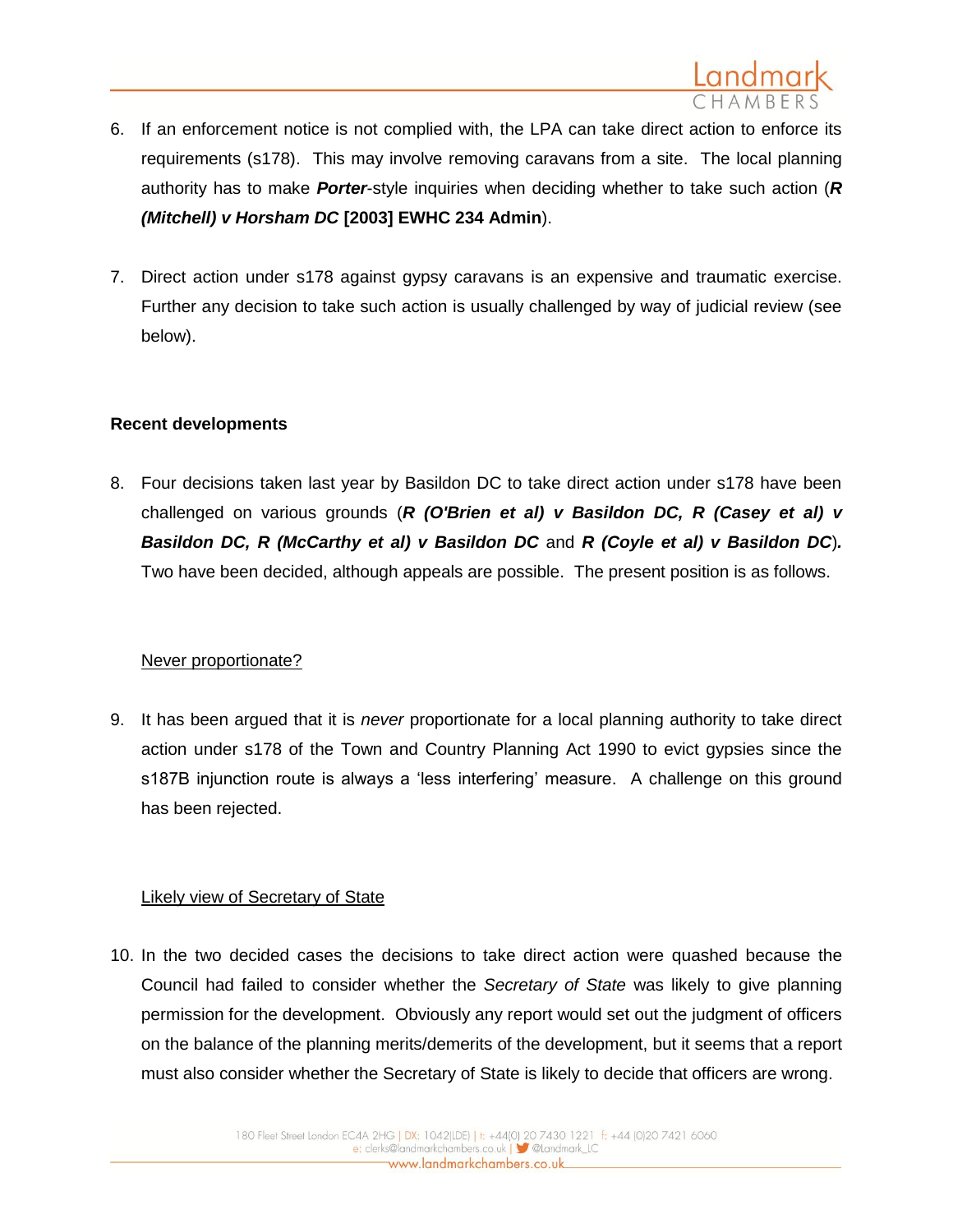

11. The decisions in the Basildon cases were taken before C1/2006. With the publication of the new Circular there is an increased chance of the Secretary of State granting planning permission for a site that would previously have been regarded as unacceptable.

#### Challenge based on the race equality duty

- 12. Two of the Basildon cases raise the question whether the race equality duty in s71 of the Race Relations Act 1976 (as amended) prohibits enforcement action which will deprive members of a particular racial group of access to services enjoyed by the rest of the population. Such a result is inevitable if eviction action is taken against caravan-dwelling Romanies or Irish Travellers, unless the local planning authority can offer an alternative pitch.
- 13. S71 states that 'in carrying out their functions' various authorities, including local planning authorities, must have 'due regard' to the need to eliminate unlawful racial discrimination and to promote good race relations and equality of opportunity between the races. In discharging this duty authorities must take into account a code of practice issued by the CRE. The code requires all authorities to have a race equality scheme, essentially a programme for assessing how the various policies of the authority achieve the race equality duty.
- 14. The race equality duty has existed since 2000 but has only recently begun to feature in gypsy litigation. Bearing in mind that everyone is the member of a racial group, I have some difficulty understanding what it means to have 'due regard', for example, to the need to promote equality of opportunity between different racial groups when deciding whether to enforce planning policy against a breach of planning control. I am not certain that the Secretary of State knows either. It is interesting to compare the following passages from the *Guidance on Managing Unauthorised Camping* 2004 and C1/2006. The former states, in Annex D –

'Since eviction of unauthorised campers and enforcement against unauthorised development are likely to have a large effect on the public and in particular on the gypsy/Traveller population, they are functions highly relevant to the RRA general duty and should be prioritised in race equality schemes. *When evicting and enforcing,*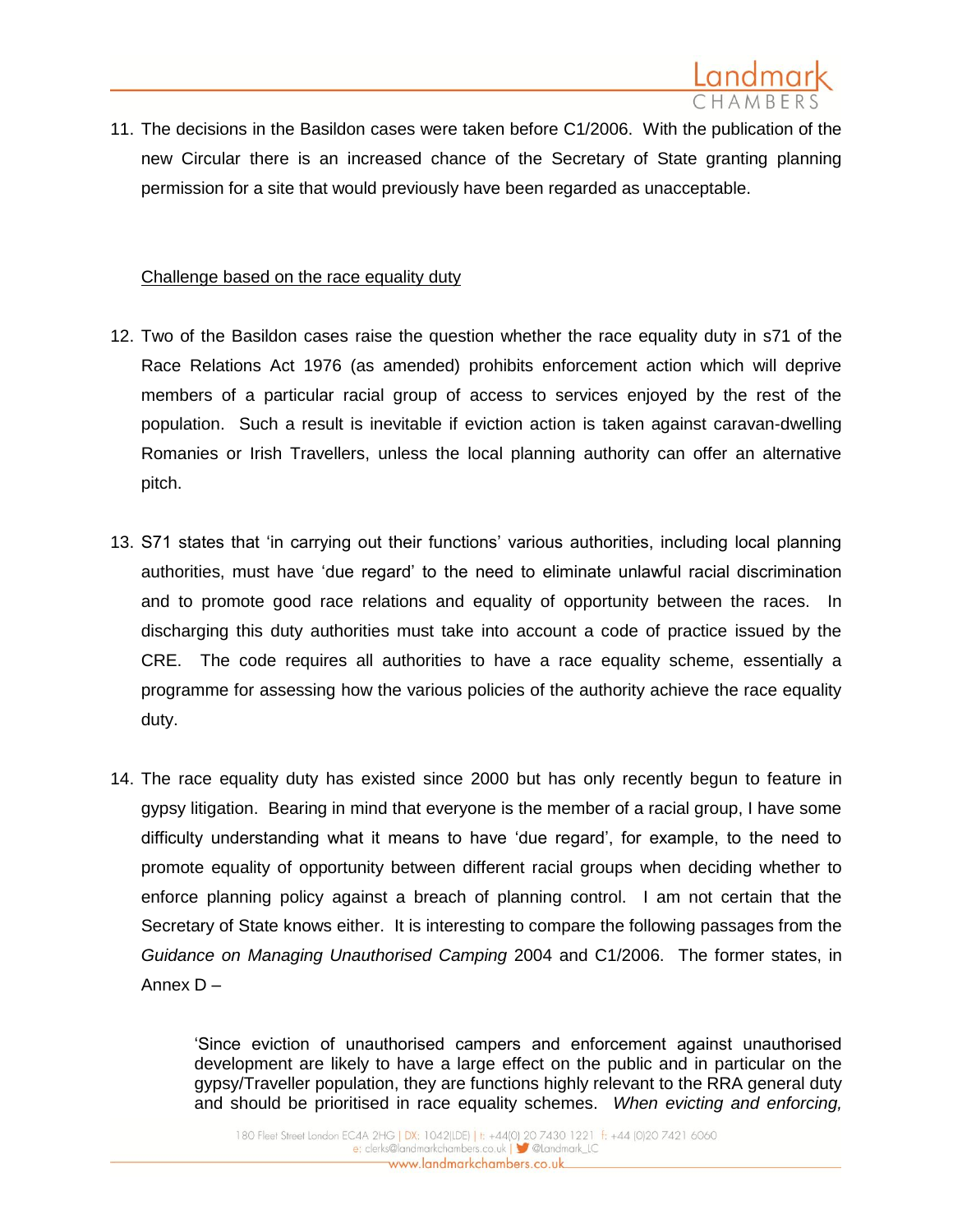

*authorities need to ensure that they act in a way which meets the three elements of the general duty and so as to have a minimum negative impact on the gypsies and travellers involved*. *Local authorities … must always be able to show that they have properly considered the race and equalities implications of their policies and actions in relation to unauthorised encampments and unauthorised development by gypsies and travellers.'*

The latter states –

'71. … The duty on local authorities to actively seek to eliminate unlawful discrimination and promote good race relations does not give gypsies and travellers a right to establish sites in contravention of planning control. In line with their race equality scheme (legally required under the RRA 1976 (Statutory Duties) Order 2001) local authorities *should assess which of their functions are relevant to race equality and monitor these functions and policies to see how they impact on different racial groups.* The SCI is particularly important in this regard.

'72. *When policies are changed or new ones introduced, authorities should assess and consult on their likely impact, and where an adverse impact is identified which cannot be justified, changes should be made*. It is particularly important that authorities consider all the racial groups served by the authority in order to assess the impact of their policies on those groups. Romany Gypsies and Irish Travellers have been recognised by the courts as being distinct ethnic groups covered by the RRA 1976. Under the general duty mentioned above, there is a requirement that local authorities seek to promote good race relations between Gypsies and Travellers and the settled community. This is important in the context of gypsy and traveller site planning.'

15. I have italicised the sentences which give guidance rather than state the law. Are the two documents saying the same thing?

### **The stop notice**

- 16. A stop notice (but not a temporary stop notice) is parasitic on an enforcement notice. The stop notice is designed to impose an *immediate* restriction and is effective before the period for compliance in the enforcement notice expires. It is a criminal offence to carry out the activity banned by a stop notice (s187).
- 17. The relevant features of the stop notice are as follows -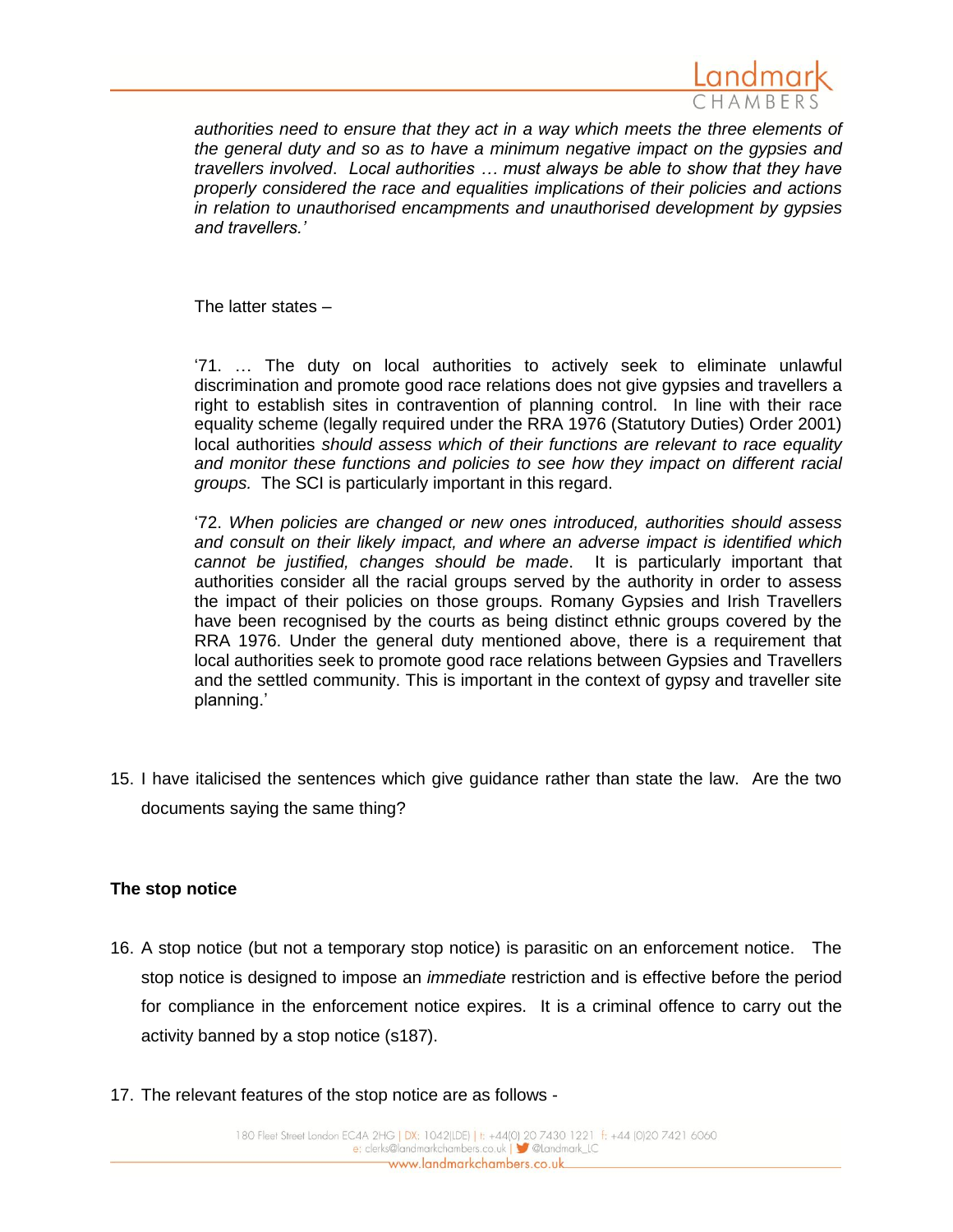- a. A stop notice can prohibit immediately any 'relevant activity' which is caught by the enforcement notice – this can include the use of land for the stationing of caravans. The use of a building as a dwelling house cannot be prohibited by a stop notice.
- b. A stop notice cannot be used against a breach of planning control which has not yet occurred.
- c. There is no right of appeal to the Secretary of State against a stop notice. However, if the underlying enforcement notice is quashed on appeal, the stop notice ceases to have effect.
- d. Compensation has to be paid if the relevant enforcement notice is quashed on certain grounds. This liability is widely misunderstood and essentially only arises where the prohibited activity is not in breach of planning control (eg because it is immune from enforcement action). This is unlikely in gypsy cases.
- 18. As is pointed out above, a stop notice can prohibit the stationing of caravans: there are *no* restrictions on the exercise of this power. Such a notice can only be complied with by removing the caravans. It follows that a stop notice can be used to secure an immediate eviction of gypsy caravans. In theory, therefore, the stop notice is a powerful weapon in the armoury of a local planning authority. However eviction stop notices are rare, probably because local planning authorities have an exaggerated fear of compensation and are concerned that such notices will be challenged by way of judicial review.

### **The temporary stop notice**

- 19. In an attempt to meet a perceived need for more effective enforcement measures, especially against caravans sites, the Government introduced the temporary stop notice in early 2005. The relevant provisions are ss171E-H of the TCPA 1990, inserted by the PCPA 2004.
- 20. The important features of a temporary stop notice are –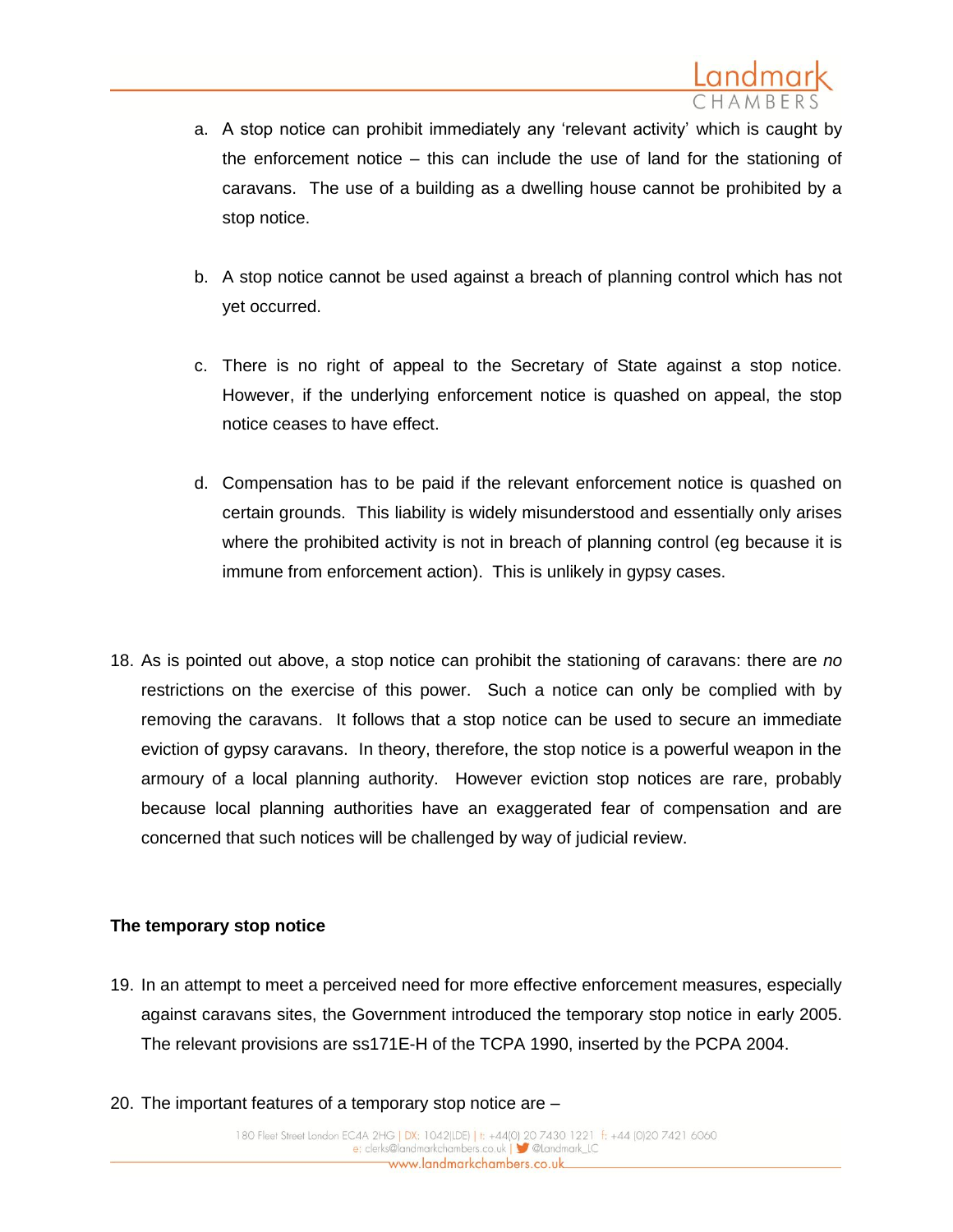

- a. It does not require an enforcement notice.
- b. Like an ordinary stop notice, it cannot be used where a breach of planning control has not yet occurred.
- c. It only remains in force for 28 days.
- d. It is a criminal offence to fail to comply with a temporary stop notice.
- e. Compensation is payable where the landowner can establish (by obtaining a CLEUD) that the activity in question was not in breach of planning control.
- f. There are restrictions on the use of the temporary stop notice against the stationing of caravans. A temporary stop notice can be used to prevent the arrival of *further* caravans in all circumstances, but can only be used to require the removal of residential caravans already on a site in circumstances defined in the Town and Country Planning (Temporary Stop Notices) (England) Regulations 2005. In this respect the temporary stop notice is more restricted than the ordinary stop notice.
- 21. The distinguishing feature of the temporary stop notice procedure is that it does not involve the prior issue of an enforcement notice and can therefore be issued very quickly. It will also be useful where the local planning authority needs a temporary restraint while it considers whether to serve an enforcement notice (carrying with it the prospect of an appeal to the Secretary of State).

### **Recent developments**

### Compatibility of stop notice regime with A14

22. In *Wilson v Wychavon DC* **[2005] EWHC 2970 (Admin)** it was argued that the entire stop notice/temporary stop notice regime is incompatible with A14 because it treats caravans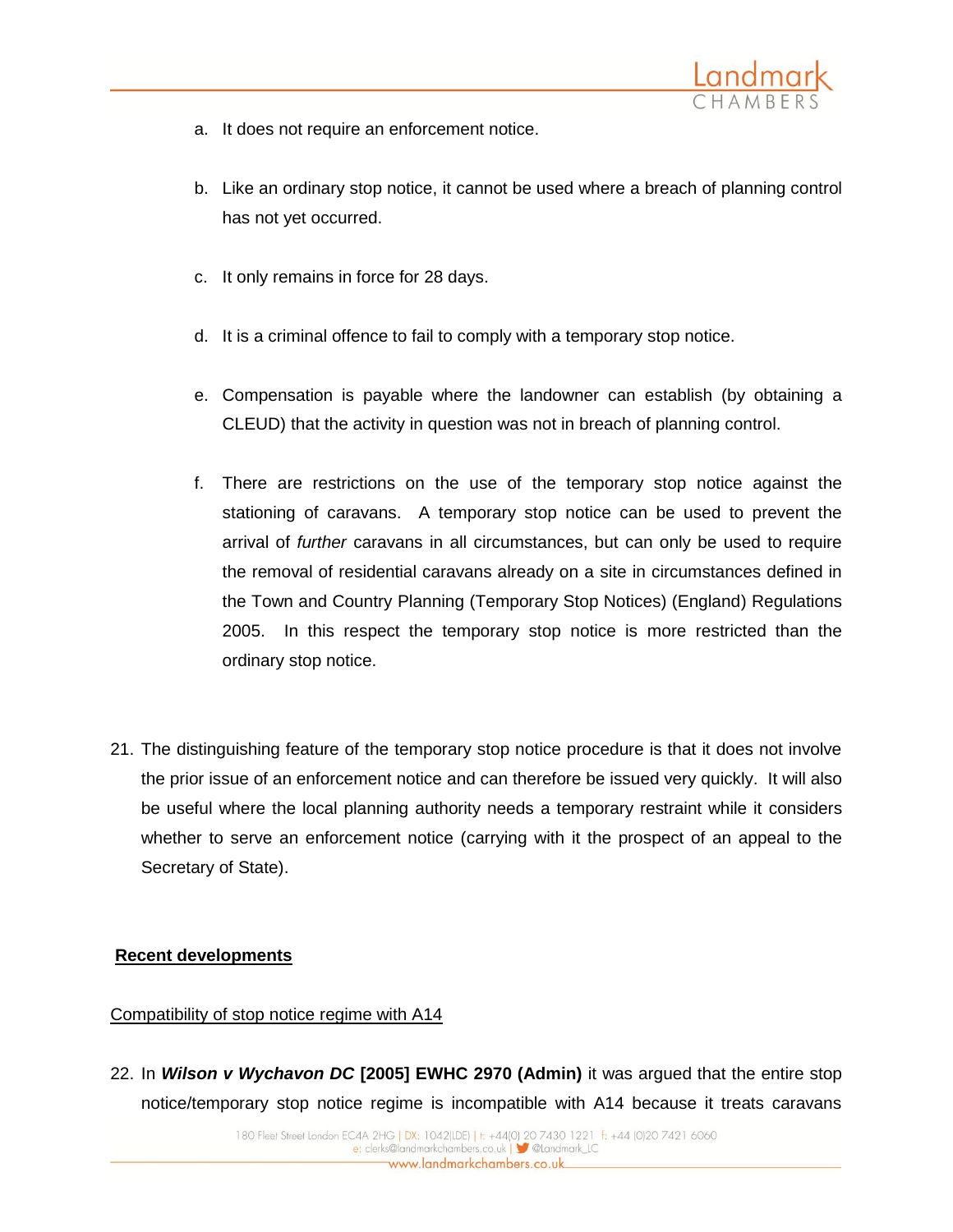

differently from conventional housing and hence discriminates against gypsies. Crane J rejected the challenge.

#### Race equality duty

23. If anything comes of the race equality duty point being pursued in the direct action cases, this could become a ground for challenging a decision to issue a stop notice.

### **S187B injunctions**

- 24. A local planning authority can seek an injunction under s187B of the TCPA 1990 against an actual or apprehended breach of planning control if the authority considers that this is 'necessary or expedient'.
- 25. The following features of this remedy are important
	- a. The s187B injunction can be used against an anticipated breach.
	- b. Although the power under s187B is to 'restrain' breaches of planning control, a s187B injunction can impose mandatory requirements. In the case of a caravan encampment, these could include the removal of caravans and hardstanding. If an enforcement notice requiring restoration of the land has not been complied with, an injunction could require restoration, I think.
	- c. The order is granted by the court, either the County Court or the High Court. This means that the local planning authority has to prepare evidence and persuade a judge. The procedures for obtaining an injunction can take time, although in appropriate cases temporary injunctions can be obtained very quickly.
	- d. Failure to comply with an injunction is a contempt of court, which is punishable by a fine or imprisonment. Contempt of court is normally punished severely, although this is not always the case with breaches of injunctions against gypsies.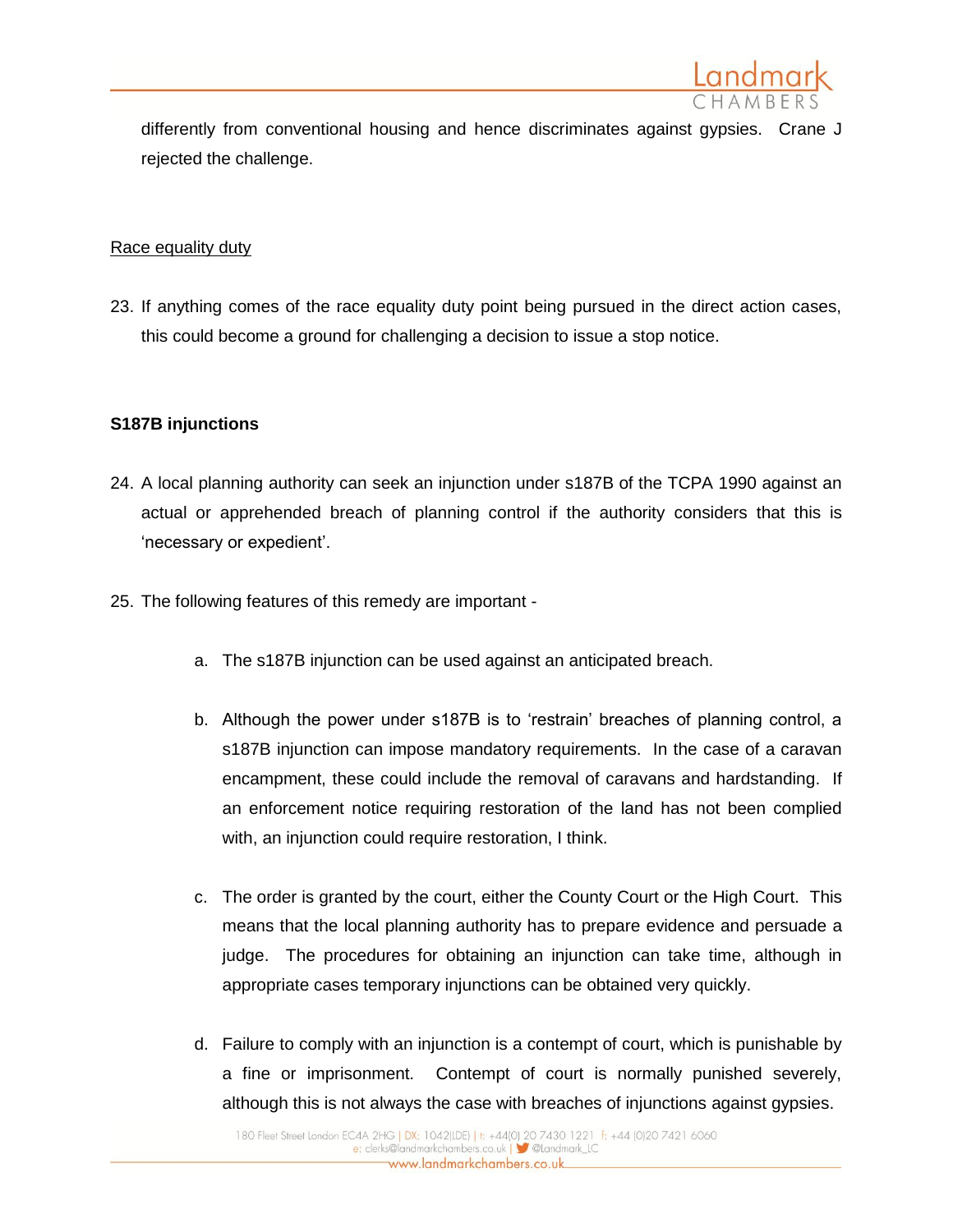

26. When considering s187B injunctions in gypsy cases, it is important to distinguish between pre-emptive and eviction injunctions.

Pre-emptive injunctions (ie injunctions which preserve the status quo)

- 27. Examples of injunctions of this kind are injunctions which prevent the occupation of a vacant site or which prevent the arrival of *further* caravans.
- 28. A pre-emptive injunction will not involve consideration of A8 as it will not interfere with any home. Pre-emptive injunctions are therefore usually quite easy to obtain.
- 29. An injunction is a personal remedy, normally granted against a *named* individual. However, it is now recognised that a pre-emptive s187B injunction can be granted against unknown persons (*South Cambridgeshire DC v Persons Unknown* **[2004] EWCA Civ 1280**). That such injunctions are still personal is clear from the rather cumbersome form of words approved by the CA for the description of unknown defendants in the title of the action –

'Persons unknown causing or permitting –

- i. caravans, mobile homes or other forms of residential accommodation to be stationed other than for agricultural purposes on [the land];
- ii. existing caravans, mobile homes or other forms of residential accommodation on the said land to be occupied other than for agricultural purposes; or
- iii. hardcore to be deposited other than for agricultural purposes on the said land'
- 30. Clarke LJ (as he then was) was insistent that the description of the unknown defendants should mirror the terms of the injunction itself.
- 31. Pre-emptive injunctions against unknown gypsies are now quite common.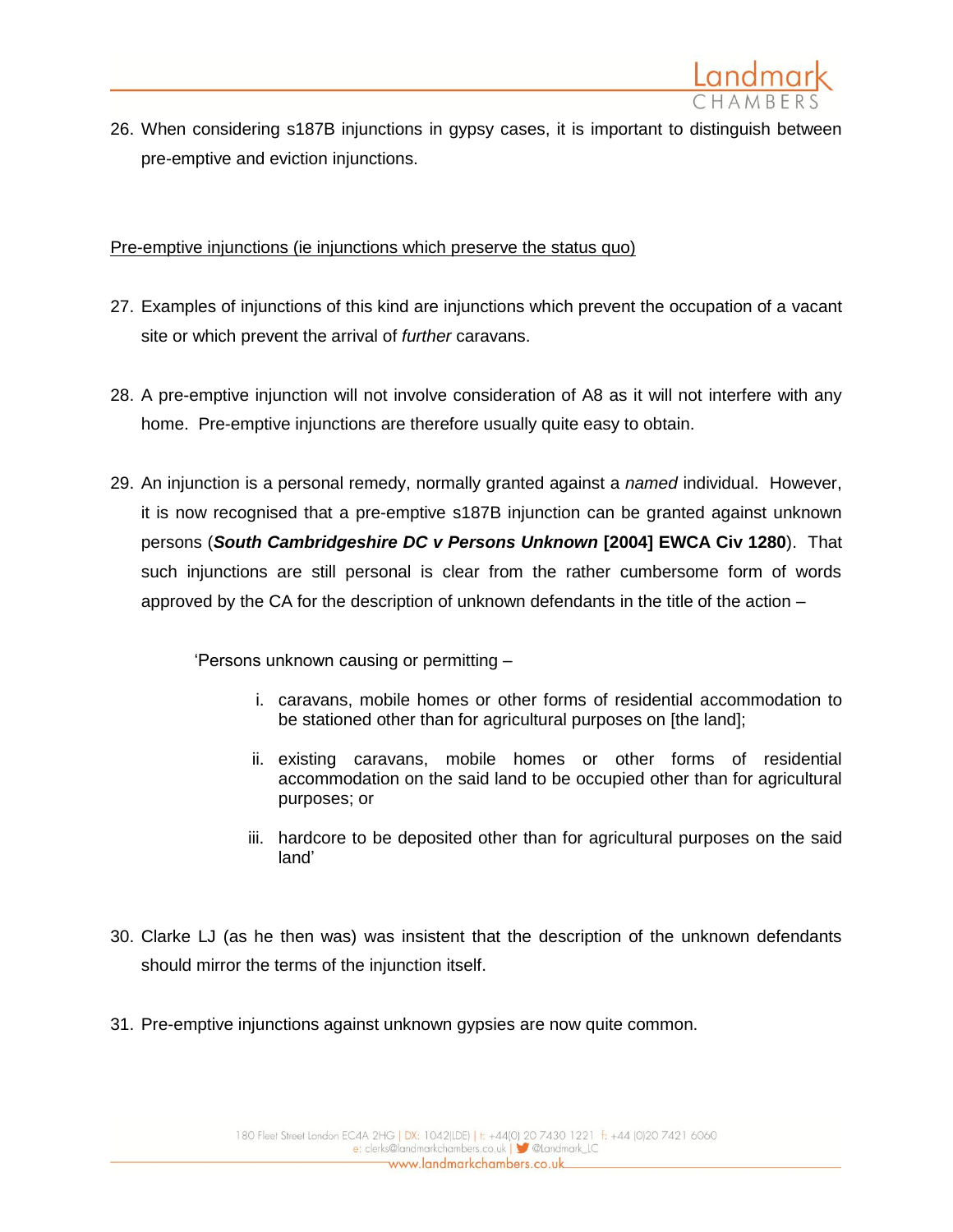

32. Taking proceedings against persons unknown is only permissible where it is *impossible* to give a better description of the persons sought to be restrained. The fact that it is highly inconvenient to give a better description (eg because the persons can be named but are very numerous) is not an acceptable reason.

### Enforcement of injunctions granted against persons unknown

- 33. An injunction is only of value to the extent that it can be enforced by proceedings for contempt. A person cannot be guilty of contempt of court unless he *deliberately* breaches the relevant injunction. This means that, at the time of the alleged contempt, he must know of the injunction.
- 34. It is important not to confuse this requirement with the rules about service. The normal rule for *service* is that any injunction must be given personally to the persons bound by it. If this happens there is usually no difficulty in proving that a breach is deliberate. Personal service is often not possible in the case of pre-emptive injunctions against persons unknown or absent landowners. In such cases the court will usually sanction some alternative method of service, eg by posting the injunction on the relevant land. However this does *not* obviate the need, in later contempt proceedings against a particular alleged contemnor, to prove that the breach was deliberate.
- 35. A way forward for local planning authorities is illustrated by *Gammell v South Cambridgeshire DC* **[2005] EWCA Civ 1429.** South Cambridgeshire DC served the injunction granted by the CA in *South Cambridgeshire DC v Persons Unknown* by fixing it to a stake on the site. Inevitably the injunction had disappeared by the time Mrs Gammell (a person previously unknown) arrived with her caravan. However officers spoke to Mrs Gammell, gave her a copy of the injunction and explained its terms to her. She was held to be in contempt by reason of her occupation of the land *thereafter* (note that the injunction prohibited the *stationing* of caravans on the land, not the entry of caravans onto the land). The CA held that Mrs Gammell was subject to the injunction because she had done acts which brought her within the description of the unknown defendants and that she was in deliberate breach of the injunction as soon as she had actual knowledge of it. There was no question of carrying out some kind of *Porter* exercise in order to establish whether she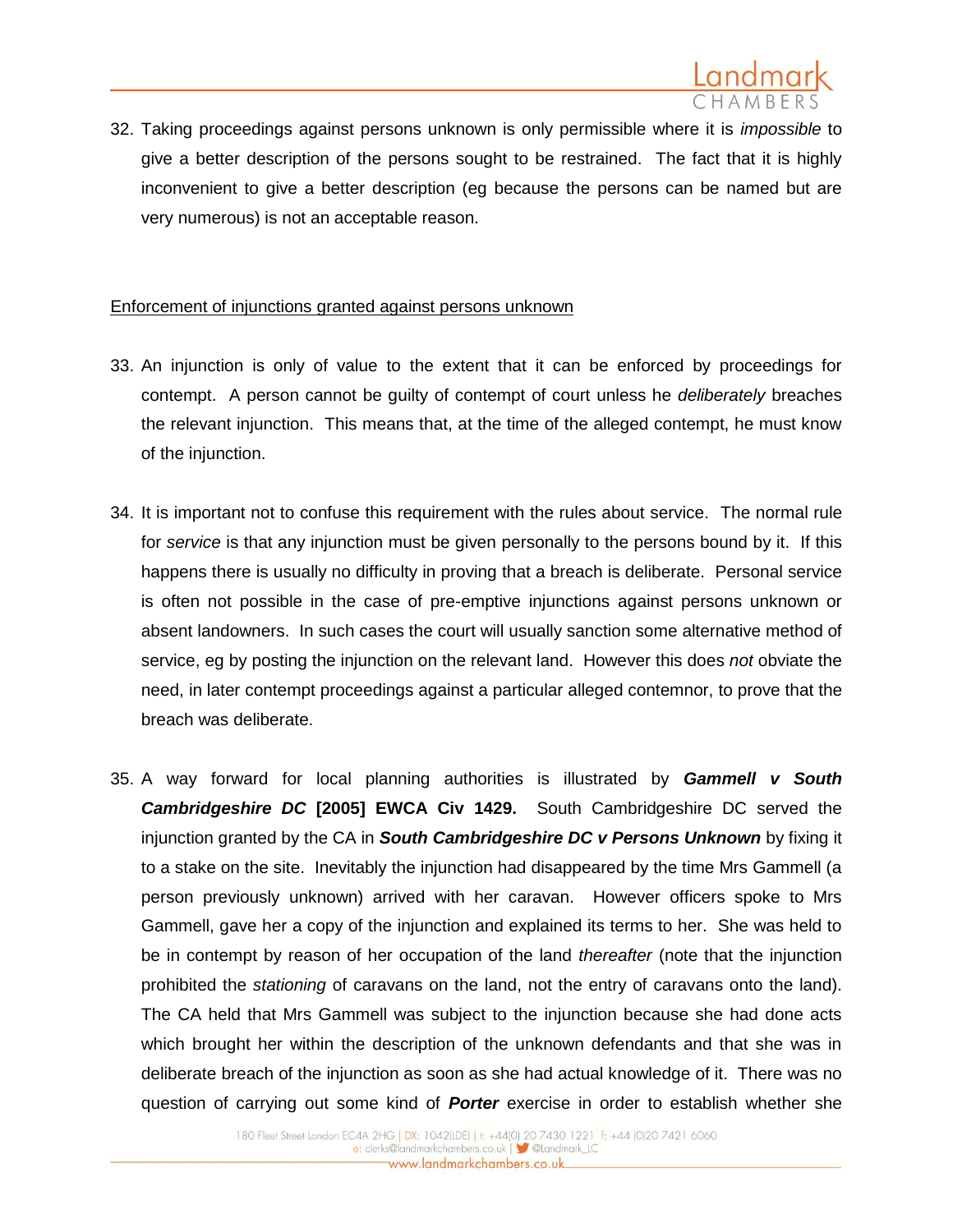

should be subject to the injunction, although considerations of personal hardship etc would, of course, be relevant to the question of the punishment to be imposed for any contempt. The normal sanction is a sentence of imprisonment, suspended on condition that the gypsy leaves the site within a defined period (see eg *South Beds DC v Price* **[2006] EWCA Civ 493** and *Mid Beds DC v Brown (no 2)* **[2006] EWHC 1362 (QB)**).

### Eviction injunctions (ie injunctions that require the removal of caravans already on land)

- 36. Injunctions which require the removal of a residential caravan from land are far more difficult to obtain. Removal will involve interference with the occupant's home and thus with his A8 rights. The impact of A8 was considered in *Porter v South Buckinghamshire DC* **[2003] 2 AC 558**, which, in summary, held that, in making a s187B injunction, the court was exercising an original jurisdiction and would consider all the circumstances of a case. Although the court would not examine matters of planning policy/judgment, which should be within exclusive purview of the planning authorities, it would consider all other matters, including personal hardship and whether the local planning authority had adequately considered this, the environmental harm resulting from the breach, the availability of alternative sites, the degree and flagrancy of the breach and the planning history. Most of these matters are, of course, relevant to the grant of planning permission and the distinction between those matters which the court will consider and those which it will leave to the local planning authority is in truth rather elusive.
- 37. In all injunction cases there will have been a planning judgment by a planning authority that the development in question should not be permitted. However, of the five law lords in **Porter**, only Lord Clyde grappled with the submission that failure to grant an injunction is much the same as granting a temporary planning permission for the continuation of the offending activity. While he held that the two are not technically the same, it might be thought that there is no difference of any importance in the case of the unlawful stationing of gypsy caravans.
- 38. Among the list of matters which the court can take into account is the possibility that the development sought to be restrained will in fact get planning permission in the future (see paragraph 39 of the judgment of Simon Brown LJ in the Court of Appeal, cited with approval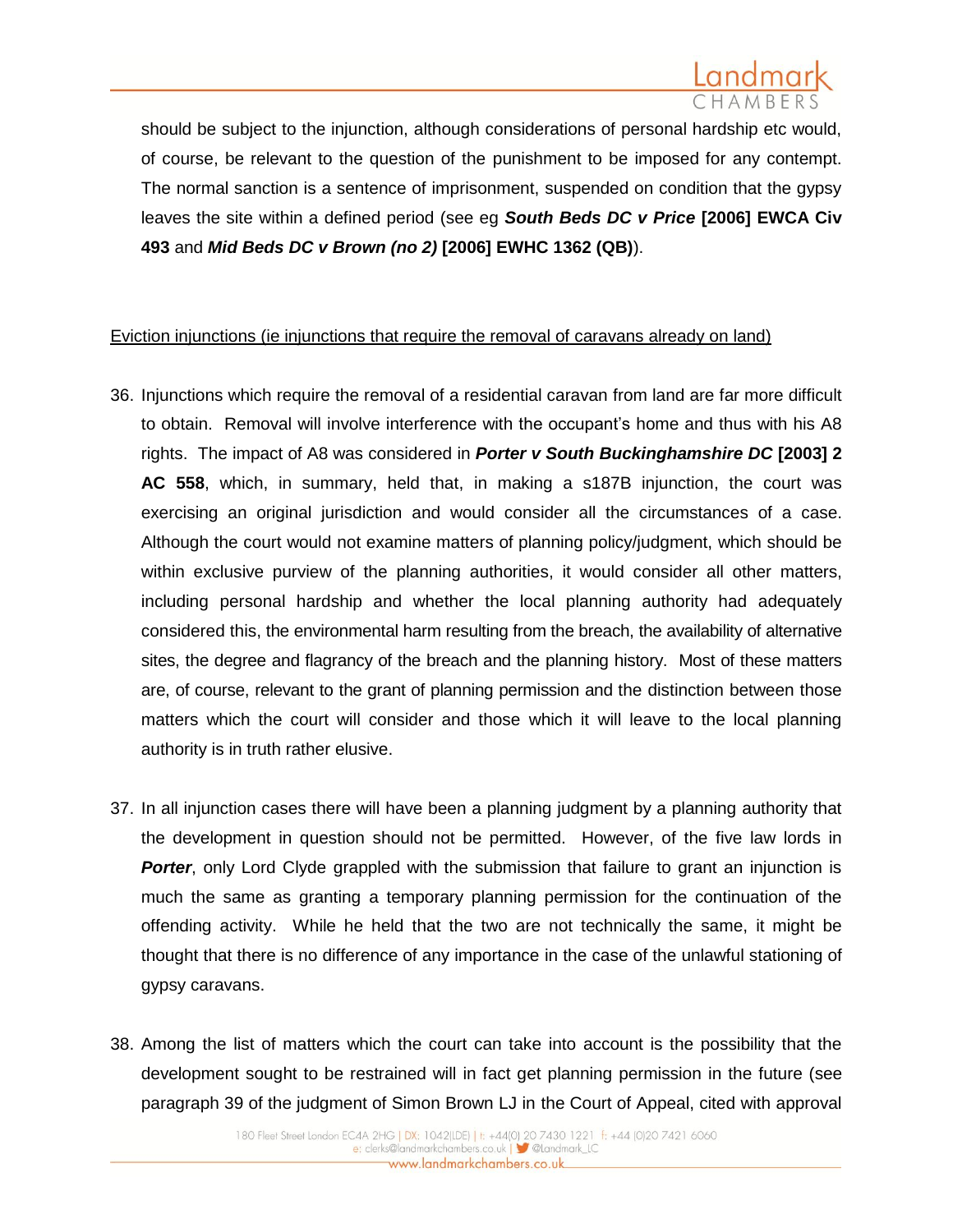

by HL, Lord Bingham at paragraph 30 and Lord Scott at paragraph 100). These paragraphs have assumed a high degree of importance in gypsy cases. In the typical case of unlawful development gypsies will be able to generate an appeal to the Secretary of State fairly quickly, either by appealing against a refusal of planning permission or by appealing against an enforcement notice. In the period before any such appeal is determined, they will resist any eviction injunction on the ground that they have a reasonable prospect of obtaining planning permission, that they have no where else to go and that eviction *in the meantime* would cause them severe personal hardship and would violate their A8 rights. The courts are naturally reluctant to pre-empt the decision of an Inspector on the planning merits and it is usually not sensible for a local planning authority to seek an eviction injunction before it has won the inevitable planning appeal.

39. If the Secretary of State dismisses the appeal, the position is ordinarily very different. It is worth noting that HL in *Porter* dealt only with questions of general approach and did not decide whether an eviction injunction should be made on any particular facts. Specifically none of the appeals before the HL involved a *recent* decision by the Secretary of State to refuse planning permission and the significance of such a decision was therefore not considered. Indeed in the period of the litigation in *Porter*, the Secretary of State had actually *granted* planning permission for two of the three sites in issue. The considerable weight which the court will ordinarily give to a recent appeal decision refusing planning permission was discussed in *Davies v Tonbridge BC* **[2004] EWCA Civ 194** and *South Cambridgeshire DC v Flynn et al* **[2006] EWHC 1320.**

#### **Recent developments**

### Eviction injunctions and paragraphs 45 and 46 of C1/2006

40. However in gypsy cases it is now being argued that the weight to be attached to a decision of the Secretary of State to refuse planning permission/uphold an enforcement notice given before February 2006 is undermined by C1/2006. The argument is that, no matter how decisively gypsies may have lost the appeal, in a district with an unmet need and no existing quantitative assessment, there is now a reasonable prospect that the site will obtain at least a temporary planning permission by reason of paragraphs 45 and 46 of C1/2006. It is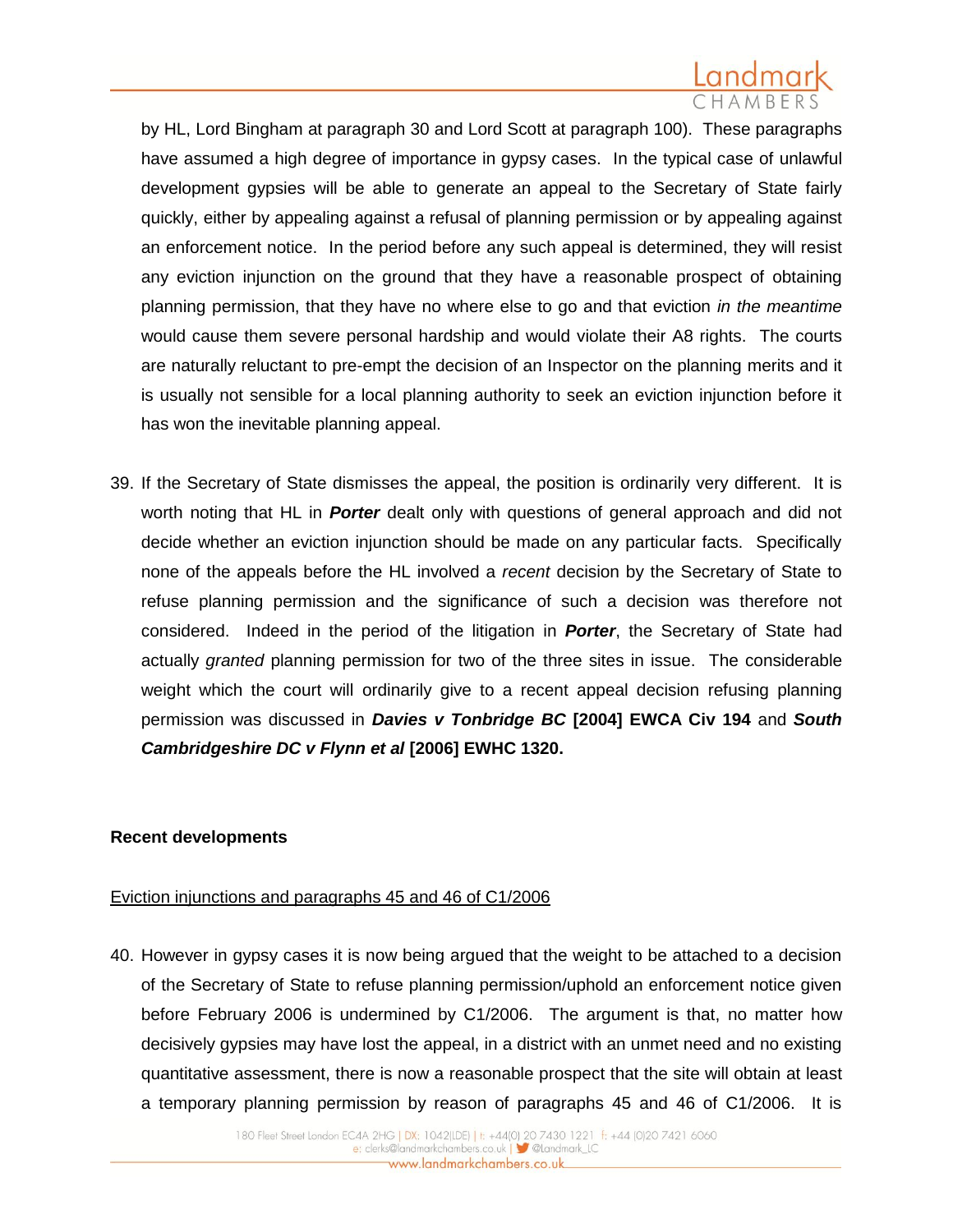

argued that this prospect means that an eviction injunction should not be made, at least until a further application for temporary planning permission has been determined.

41. Paragraphs 45 and 46 state –

45. Advice on the use of temporary permissions is contained in paragraphs 108 – 113 of Circular 11/95, The Use of Conditions in Planning Permission. Paragraph 110 advises that a temporary permission may be justified where it is expected that the planning circumstances will change in a particular way at the end of the period of the temporary permission. Where there is unmet need but no available alternative gypsy and traveller site provision in an area but there is a reasonable expectation that new sites are likely to become available at the end of that period in the area which will meet that need, local planning authorities should give consideration to granting a temporary permission.

46. Such circumstances may arise, for example, in a case where a local planning authority is preparing its site allocations DPD. In such circumstances, local planning authorities are expected to give substantial weight to the unmet need in considering whether a temporary planning permission is justified. The fact that temporary permission has been granted on this basis should not be regarded as setting a precedent for the determination of any future applications for full permission for use of the land as a caravan site. In some cases, it may not be reasonable to impose certain conditions on a temporary permission such as those that require significant capital outlay.

42. The prospect of a temporary planning permission under these paragraph was said to tip the balance against the grant of an eviction injunction in *S Bucks DC v Smith* **[2006] EWHC 281.** On the other hand reliance on these paragraphs was unsuccessful in *Wychavon DC v Rafferty* **[2006] EWCA Civ 628** and *South Cambridgeshire DC v Flynn et al* (supra) (both injunction cases) and *S Beds DC v Price* **[2006] EWCA Civ 493** and *Mid Beds DC v Brown (no 2)* (supra) (both contempt cases). In *Smith, Flynn* and *Price* there were recent (but pre-C1/2006) decisions of the Secretary of State refusing planning permission and upholding enforcement notices. In all five cases the courts assessed the strength of the gypsies' prospects (*Smith* - 'a real prospect'; *Rafferty* – 'not hopeless' but not a 'real prospect'; *Flynn* – prospects 'so low' that they can be disregarded; *Price* – 'not particularly strong'; *Brown (no 2)* – 'not sufficiently strong'). Only in *Brown (no 2)* is there much discussion of how this assessment is made, although *Flynn* states that pre-C1/2006 findings by an Inspector that the development causes serious environmental harm and that *temporary* planning permission should not be granted will carry great weight. As to these points, note -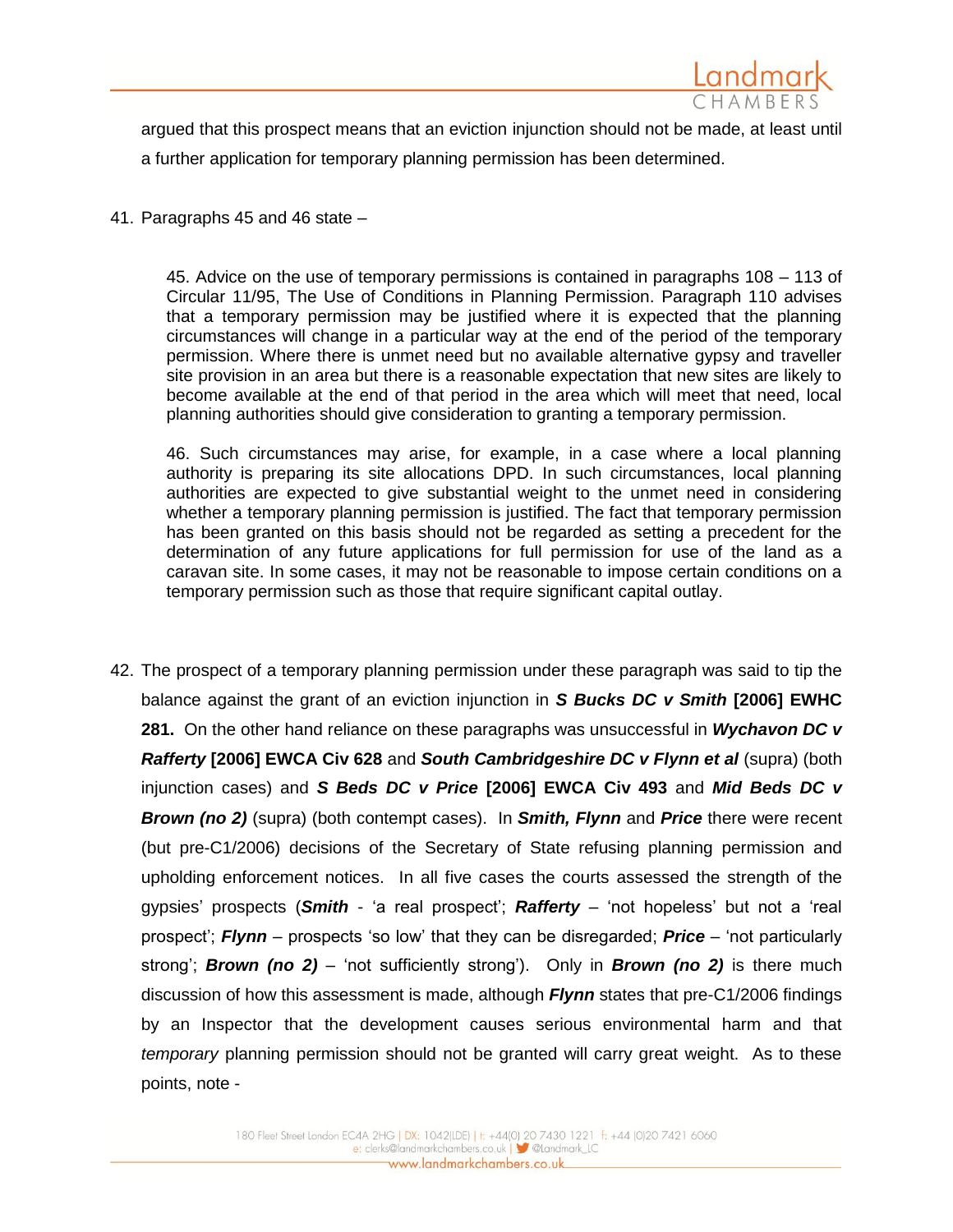

- a. Paragraph 45 of C1/2006 specifically refers to paragraphs 108-113 of C11/95, dealing with conditions. Paragraph 109 says that where injury to amenity cannot be acceptably mitigated by conditions, even temporary planning permission cannot be granted. It is thus possible to argue that paragraphs 45 and 46 of C1/2006 do not countenance temporary planning permission for sites which cause such injury.
- b. A decision to uphold an enforcement notice can, I think, be regarded as a decision signifying that, at the end of the period for compliance, the stationing of caravans must stop. From this it can be argued that the Secretary of State must consider that continuation thereafter, even on a temporary basis, would be unacceptable.
- 43. All the above issues featured prominently in argument in *Bath and NE Somerset Council v Connors*, heard by Tugendhat J last week, and in which judgment is awaited.

#### Approach to planning evidence

44. The Court of Appeal in *Rafferty* made it clear that a fairly robust approach will be taken to evidence bearing on the planning merits. In that case the judge below had taken a broad brush approach ('in relation to the planning appeal, he considered that, whilst it was not hopeless, he could not say that it had a real prospect of success and that it was not for the court to enter into the arguments, that being a matter for the Inspector hearing the planning appeal in due course …'). This was not criticised. A contention that 'by declining to enter into a more detailed examination of the merits [the judge] wrongly fettered his own discretion' and eight detailed points of criticism were rejected. The Chancellor stated 'as the decision of the House of Lords in *Porter* shows, it is not our function to second-guess the outcome of the appeal …'. In addition Tuckey and Peter Gibson LJJ stated, obiter, that evidence dealing with the prospects of obtaining planning permission should not be subject to cross-examination.